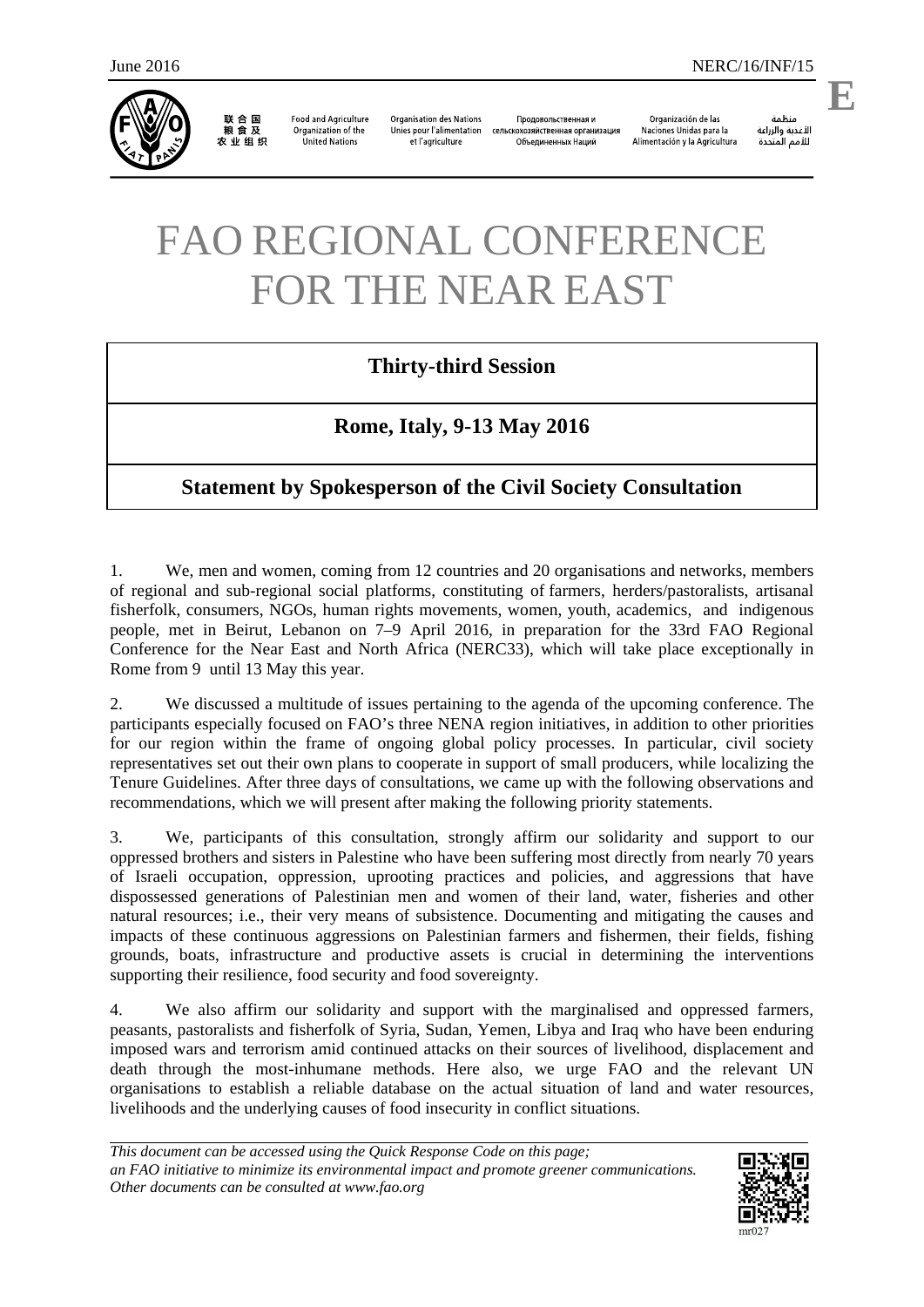5. In this context, we cannot but commend FAO and the CFS for adopting the Framework for Action for Food Security and Nutrition in Protracted Crisis and encourage it, as the main international organisation mandated with global food, agriculture and nutrition policy, to intensify and upscale its efforts and direct interventions, together with national governments, to support these population groups through the integration of humanitarian, development and human rights approaches and target the underlying causes of food insecurity and enhance people's resilience.

6. We have to stress that the pursuit of resilience is not sufficient without the pursuit of accountability (Principle 7) and strengthening accountability processes (7iii) for underlying causes of food insecurity that try people's resilience, whether those causes are domestic or extraterritorial in nature. As provided in the Tenure Guidelines also, such remedies should be prompt and "may include restitution, indemnity, compensation and reparation" (VGGT: 4.9, 25.5).

7. We welcome and value all the FAO regional initiatives and the progress made in the last biennium, including the special Initiative on "Building Resilience," "Water Scarcity" and "Sustainable Development of Small-scale Agriculture" as vehicles to improve food security and nutrition at country and regional levels.

8. However, the urgency of these initiatives suggests that the past two inter-sessional years should have produced greater specificity of programming, conceptual clarity and certain results. Civil society is also late in engaging with these initiatives, and we look forward to further stakeholder efforts, including our own, to advance its objectives.

9. Toward conceptual clarity on resilience at all levels, we public-interest organizations in the NENA region perceive numerous obstacles to our collective resilience in sustaining food security, food sovereignty and nutrition. These include, among others:

- Denied access to natural resources (land, water, fisheries, seeds and productive assets and inputs);
- Urbanization and lack of enforced land use planning regulating urban sprawl through respecting non-real estate value of land (as mentioned here, threatening productive land tenures, while increasing demands on producers);
- Privatization of public goods and services, including land, water, utilities, infrastructure and market mechanisms;
- Destruction of human, vegetative and animal habitats;
- Poaching, often in spite of national legislation and other norms;
- Over-extraction of water and other natural resources, which are the property of the state (defined as people, territory and public-service institutions);
- Disregard for small-scale producers, including women and indigenous peoples (often suffering multiple discrimination), in the national and regional policy and financial setting.

10. We urge national governments to define FAO's agenda for the next biennium and to adopt coherent public policies that ensure effective measures and positive actions toward achieving sustained food security, food sovereignty and nutrition across NENA by:

- Not approaching food security/food sovereignty/nutrition in isolation, but ensuring needed policy coherence to create and support enabling environments for food producers, farmers and fisherfolk;
- Institutionalizing both preventive and remedial measures toward those ends;
- Ensuring accountability and liability, where possible, for shocks and crises, including protracted crises, adversely affecting food security/food sovereignty and nutrition;
- Operationalizing the Framework for Action for Food Security and Nutrition in Protracted Crises (2016, para. 16): "strengthen policy coherence in line with the progressive realization of the right to adequate food in the context of national food security, by fostering coordination of policies and actions taken in the fields of humanitarian assistance, development and human rights";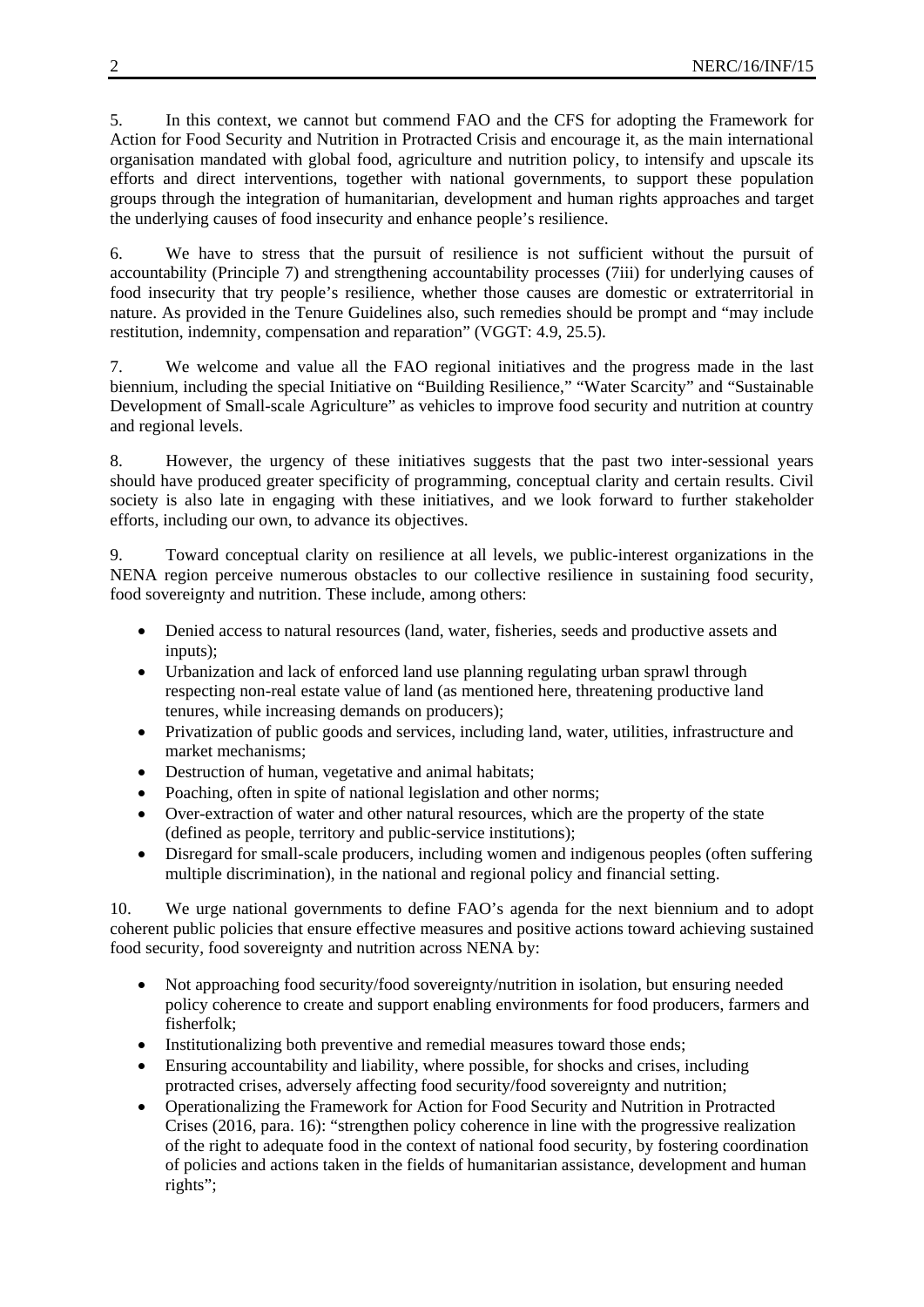Exerting further efforts to mobilize extra-budgetary funding: Despite some donor contributions for the Yemen Plan of Action,i neither sufficient pledges nor a pledge conference are reported to date;

11. Committing to a process of meaningful and prior consultations with civic platforms and social movements in the development and implementation of national and regional programmes aiming to eradicate food insecurity and hunger.

12. Thoroughly investigating and scrutinizing misleading solutions to hunger and rural poverty; i.e., carbon markets, green economy, GMO-oriented and -driven biotechnology, "climate smart agriculture," green growth and others.

13. NENA civil society organizations also call for measures to ensure resilience of persons and communities to sustain food security/food sovereignty and nutrition by:

- Preserving access to natural seeds, lands, water sources, fishing grounds and agricultural and pastoral inputs and resources;
- Preserving and applying traditional knowledge (of elders and indigenous peoples);
- Promoting and supporting innovation (traditional and nontraditional resource reuse, multiple use, recycling, etc.);
- Preserving and disseminating expertise (development, exchange, technology transfer);
- Resisting and scrutinizing externally imposed policies and decisions hampering food sovereignty especially those imposed by international agreements;
- Relying on local consultation, including free, prior and informed consent of local communities and indigenous peoples;
- Respecting and promoting nomadism/pastoralism and agroecology as an exercise in resilience (maintaining pastoral routes, traditional access to resources);
- Pursuing food sovereignty as synonymous to resilience; adopting policies that promote smallscale and family production as opposed to supporting dependency on capitalist food production, which exploits peoples, workers and ecosystems by following strategies and policies of commodification and profit as opposed to the right to food and Food Sovereignty as a fundamental human right;
- Respecting resistance against violations of human rights as an indispensable component of the FAO resilience initiative in NENA;
- Applying the 2011 Tenure Guidelines (VGGT), 2013 RAI Principle 5 (Respect tenure of land, fisheries, forests and water) and 2015 FFA on protracted Crises in FAO and government bureaus and field operations;

14. Recognising the vital role of small-scale and artisanal fisheries and aquaculture, as an important complement to family farming, in the consumption of aquatic products in order to guarantee food security and food sovereignty in communities around the world. States must promote and enforce public policies for the preservation and management of responsible and sustainable fisheries, including the use of our resources for nutrition. They should provide financing and infrastructure, access to markets, social security and incentives in order to improve production, together with the participation of the global fisheries sector.

15. Rationalizing production and consumption (promoting fact-based advertising and promotion of consumables).

16. Promoting culturally and ecologically friendly "food based dietary guidelines" promoting sustainability" and conservation of natural resources. These should reflect positively on production and import policies.